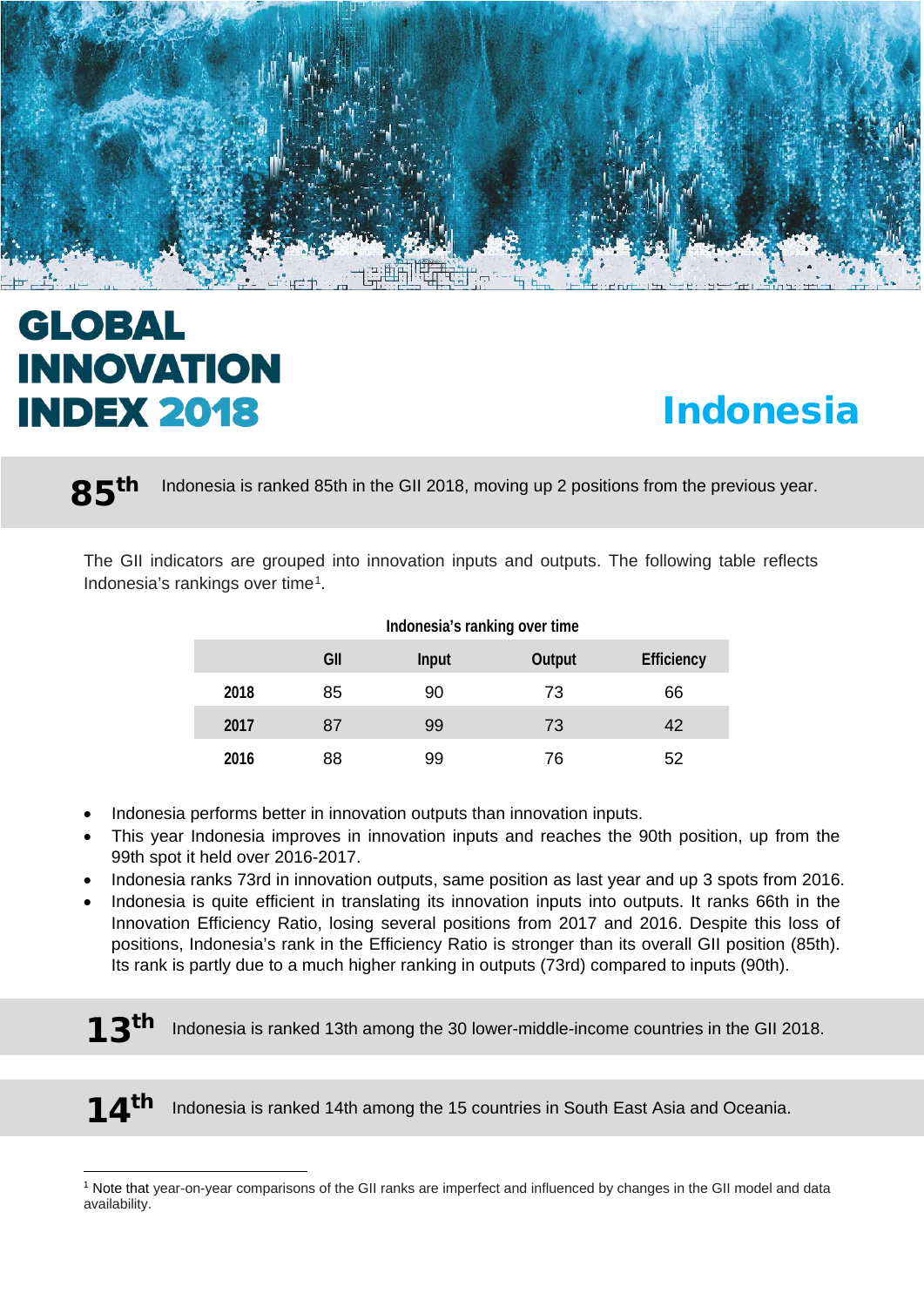## **Benchmarking Indonesia to other lower-middle-income countries and the South East Asia and Oceania region**



Indonesia's scores by area

 $\rightarrow$  Indonesia  $\rightarrow$  -Income group average  $\cdots$  Regional average  $\rightarrow$ -Top 10

#### **Lower-middle-income countries**

Indonesia has high scores in 6 of the 7 GII areas – **Institutions, Human Capital & Research, Infrastructure, Sophistication, Sophistication**, and **Creative Outputs,** in which it scores above the average of the lower-middle-income group.

Top scores in areas such as *Business environment, Education, General infrastructure, Trade, competition & market scale, Innovation linkages,* and *Intangible assets* are behind these high rankings.

#### **South East Asia and Oceania region**

Compared to other countries in the South East Asia and Oceania region, Indonesia performs below-average in all 7 GII areas.

## **Indonesia's innovation profile**

#### **Strengths**

- On the **innovation input** side, Indonesia's strengths are scattered across four of the five GII input areas.
- Three of these lie in **Business Sophistication** (89th), where it has strong performance in the indicators *University-industry research collaboration* (29th), *State of cluster development*  (25th), and *Intellectual property payments* (31st).
- In **Market Sophistication** (59th), the top-ranked GII area for Indonesia, the country exhibits strengths in the area *Trade, competition & market scale* (8th) and in the indicator *Domestic market scal*e (7th).
- On the input side, two additional strengths are found in **Infrastructure** (82nd), where Indonesia performs strongly in the indicators *Gross capital formation* (10th) and *GDP per unit of energy use* (30th).
- Finally, the indicator *Ease of resolving insolvency* (35th) is highlighted as Indonesia's strength in **Institutions** (97th).
- On the **innovation output** side, two of the three strengths for Indonesia are identified in **Creative Outputs** (71st) in the indicators *ICTs & organizational model creation* (34th) and *Creative goods exports* (13th).
- In **Knowledge & Technology Outputs** (86th), the country performs strongly in the indicator *Computer software spending* (31st).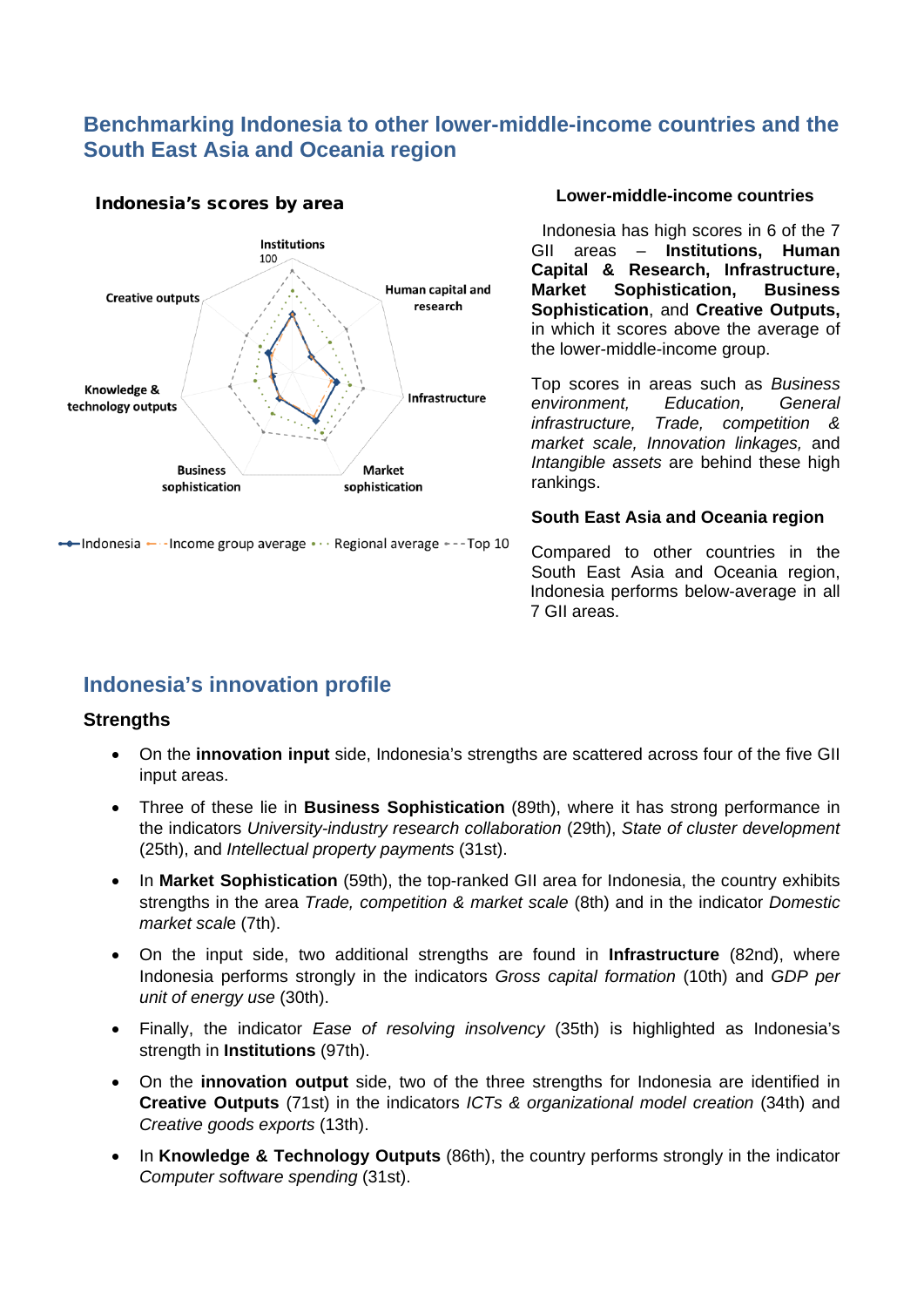### **Weaknesses**

- Indonesia's relative weaknesses are mainly accrued in **innovation inputs,** scattered across three areas.
- In **Institutions** (97th), Indonesia performs relatively weakly in the area *Regulatory environment*  (125th) and one of its indicators – *Cost of redundancy dismissal* (121st).
- In **Human Capital & Research** (94th), GII weaknesses are found in the indicators *Government funding per pupil* (86th), *Tertiary inbound mobility* (103rd), *Gross expenditure on R&D* (107th), and *Global R&D companies' expenditure* (40th).
- The area *Knowledge workers* (121st) as well as the indicators *Firms offering formal training* (90th) and *Patent families in 2 or more offices* (113th) are signaled as GII weaknesses in **Business Sophistication** (89th).
- On the **innovation output** side, Indonesia exhibits most of its relative weaknesses within **Knowledge & Technology Outputs** (86th) where the area *Knowledge creation* (115th) as well as the indicators *PCT patents by origin* (107th) and *Scientific & technical articles* (123rd) are marked as weak.
- The indicator *National feature films* (93rd) is highlighted as a GII weakness within **Creative Outputs** (71st).

The following figure presents a summary of Indonesia's ranks in the 7 GII areas, as well as the overall rank in the GII 2018.



#### Indonesia's rank in the GII 2018 and the 7 GII areas

Rank 1 is the highest possible in each pillar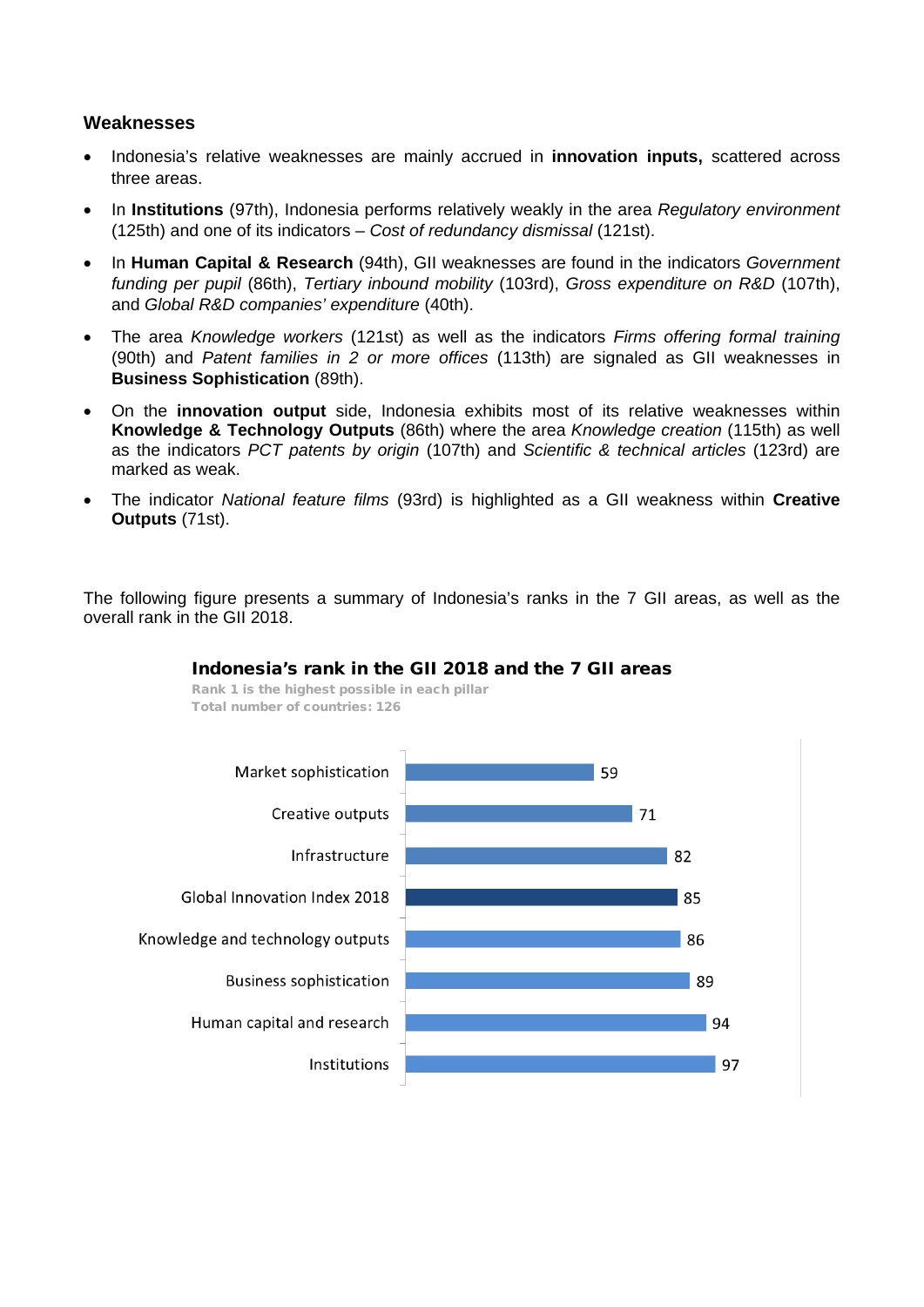# **Expected vs. Observed Innovation Performance**

The GII bubble chart shows the relationship between income levels (GDP per capita) and innovation performance (GII score). The depicted trendline gives an indication of the expected innovation performance at different levels of income. Countries located above the trendline are performing better that what would be expected based on their income level. Countries below the line are Innovation Under-performers relative to GDP.

Relative to GDP, Indonesia performs at its expected level of development.

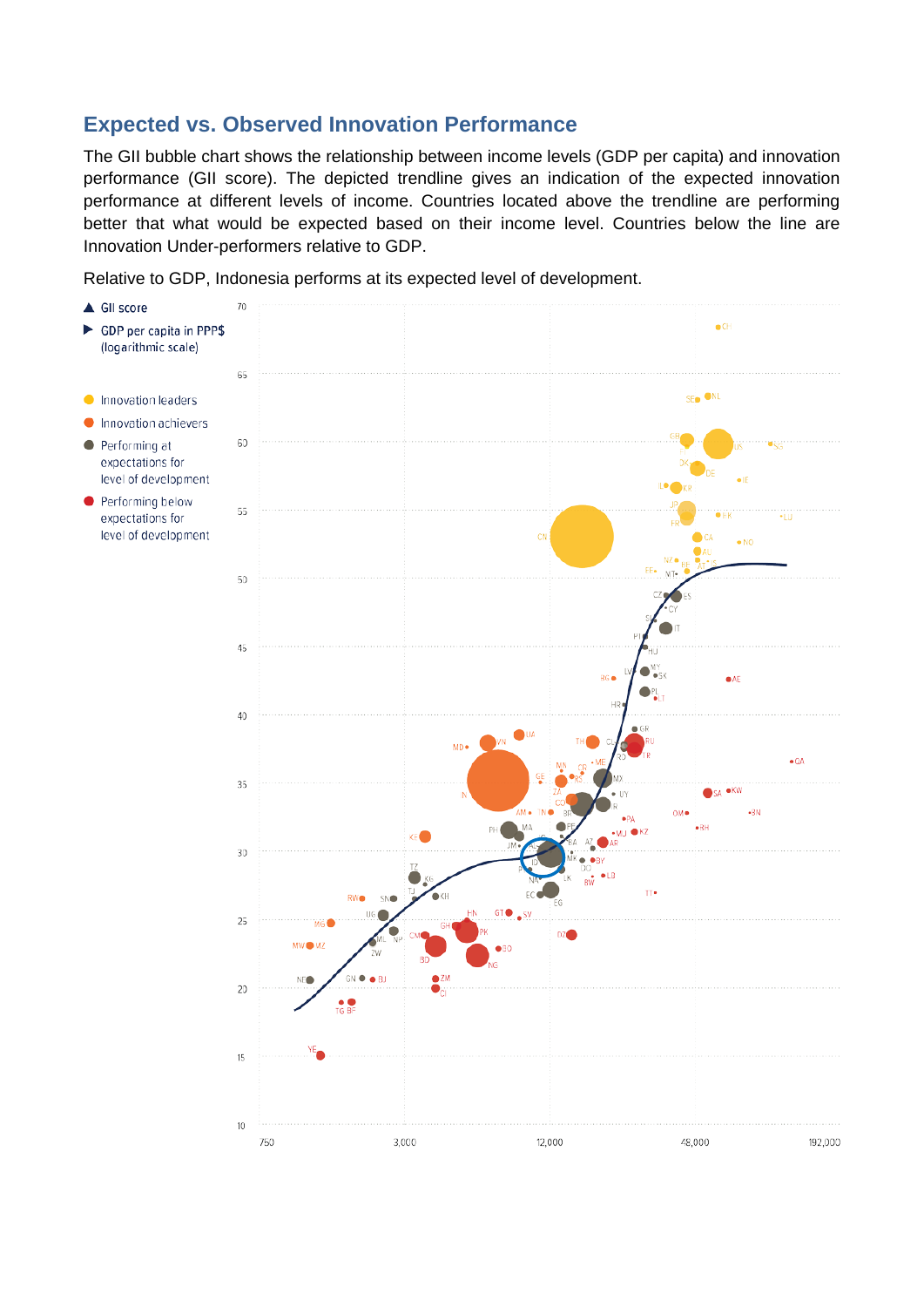# **Missing and Outdated Data**

More and better data improve the ability of a country to understand its strengths and weaknesses and give policymakers greater capacity to plan and adapt public policies accordingly. The GII 2018 covers 126 countries that complied with the minimum indicator coverage of 35 indicators in the Innovation Input Sub-Index (66%) and 18 indicators in the Innovation Output Sub-Index (66%).

The following tables show data for Indonesia that is not available or that is outdated.

#### **Missing Data**

| Code  | <b>Indicator</b>                                       | <b>Country</b><br>Year | <b>Model</b><br>Year | <b>Source</b>                               |
|-------|--------------------------------------------------------|------------------------|----------------------|---------------------------------------------|
| 5.1.4 | GERD financed by business, %                           | n/a                    | 2015                 | UNESCO Institute for Statistics             |
| 5.2.3 | GERD financed by abroad, %                             | n/a                    | 2015                 | UNESCO Institute for Statistics             |
| 7.2.1 | Cultural & creative services exports, % total<br>trade | n/a                    | 2016                 | WTO, Trade in Commercial<br><b>Services</b> |

### **Outdated Data**

| Code  | <b>Indicator</b>                               | Country<br>Year | <b>Model</b><br>Year | <b>Source</b>                                 |
|-------|------------------------------------------------|-----------------|----------------------|-----------------------------------------------|
| 2.2.2 | Graduates in science & engineering, %          | 2014            | 2016                 | UNESCO Institute for Statistics               |
| 2.2.3 | Tertiary inbound mobility, %                   | 2012            | 2016                 | <b>UNESCO Institute for Statistics</b>        |
| 2.3.1 | Researchers, FTE/mn pop.                       | 2009            | 2016                 | <b>UNESCO Institute for Statistics</b>        |
| 2.3.2 | Gross expenditure on R&D, % GDP                | 2013            | 2016                 | <b>UNESCO Institute for Statistics</b>        |
| 5.1.3 | GERD performed by business, % GDP              | 2013            | 2016                 | <b>UNESCO Institute for Statistics</b>        |
| 5.3.5 | Research talent, % in business enterprise      | 2009            | 2016                 | <b>UNESCO Institute for Statistics</b>        |
| 6.1.1 | Patents by origin/bn PPP\$ GDP                 | 2015            | 2016                 | <b>WIPO, Intellectual Property Statistics</b> |
| 6.2.5 | High- & medium-high-tech manufactures,<br>$\%$ | 2013            | 2015                 | UNIDO, Industrial Statistics                  |
| 7.2.2 | National feature films/mn pop. 15-69           | 2012            | 2015                 | UNESCO Institute for Statistics               |
| 7.2.4 | Printing & other media, % manufacturing        | 2013            | 2015                 | <b>UNIDO, Industrial Statistics</b>           |